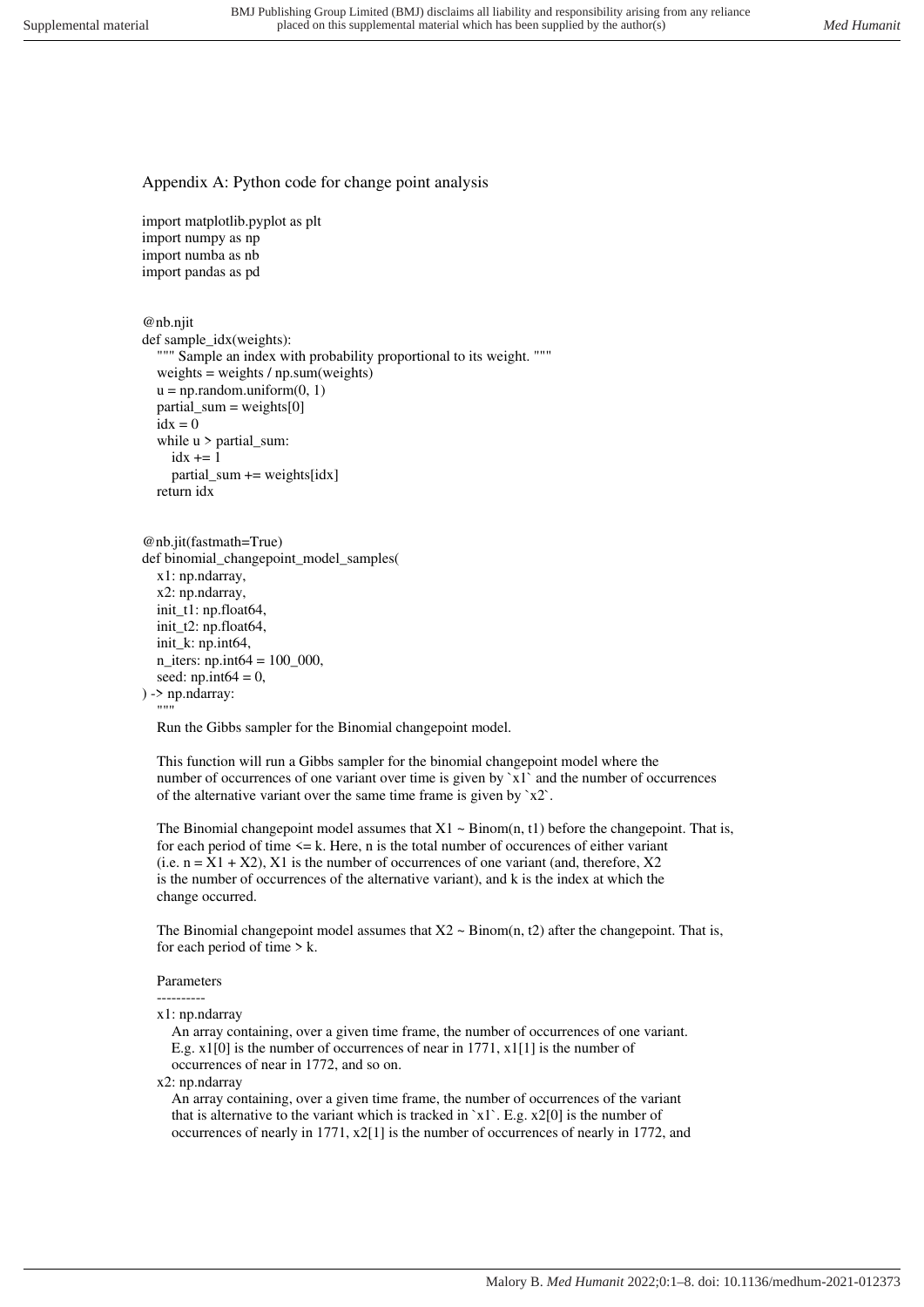An initial value for the Binomial probability parameter before the changepoint. That is,

## so on.

init\_t1: np.float64

```
 a value for `t1` at which to start the Gibbs sampler. 
  init_t2: np.float64
     An initial value for the Binomial probability parameter after the changepoint. That is, 
     a value for `t2` at which to start the Gibbs sampler. 
  init_k: np.int64
     An initial value for the index at which the change occurred. 
  n_iters: np.int64
     The number of iterations for which to run the Gibbs sampler. 
   seed: np.int64 
     The seed for the random number generator. Ensures reproducibility. 
   Returns 
 -------
   t1_out: np.ndarray 
     The sampled values for t1. 
   t2_out: np.ndarray 
     The sampled values for t2. 
   k_out: np.ndarray 
     The sampled values for k. 
  """
  n periods = len(x1)total_occ = x1 + x2t1<sub>out</sub> = np.empty(n_iters + 1, dtype=np.float64)
  t2_out = np.empty(n_iters + 1, dtype=np.float64)
  k_out = np.empty(n_iters + 1, dtype=np.int64)
  ws = np.empty(n_periods, dtype=np.float64)
  t1_out[0], t2_out[0], k_out[0] = init_t1, init_t2, init_k
   np.random.seed(seed) 
   for i in range(n_iters): 
    t1, t2, k = t1 _out[i], t2 _out[i], k _out[i]
    sum_x_b before = np.sum(x1[:k + 1])sum\_occ\_before = np.sum(total\_occ[:k + 1])sum\_all_x = np.sum(x1) sum_all_occ = np.sum(total_occ) 
    t1 = np.random.beta(sum_x_before + 1.0, sum_occ_before - sum_x_before + 1.0)t2 = np.random.beta(sum_all_x - sum_x_b before + 1.0,
       (sum\_all\_occ - sum\_occ\_before) - (sum\_all\_x - sum\_x\_before) + 1.0\overline{\phantom{a}} for j in range(n_periods): 
       sum_x between p.sum(x1[:j + 1])sum_occ_before = np.sum(total_occ[:j + 1])
       log weight = (sum_x_before *(np.log(t1) - np.log(t2)) +(sum\_occ\_before - sum_x\_before) * (np.log(1.0 - t1) - np.log(1.0 - t2))\lambdaws[j] = np.exp(log\_weight)k = sample_idx(ws)t1_out[i + 1], t2_out[i + 1], k_out[i + 1] = t1, t2, k return t1_out, t2_out, k_out
```

```
data = pd.read.csv('./data.csv')data['total'] = data['abortion'] + data['miscarriage']
```